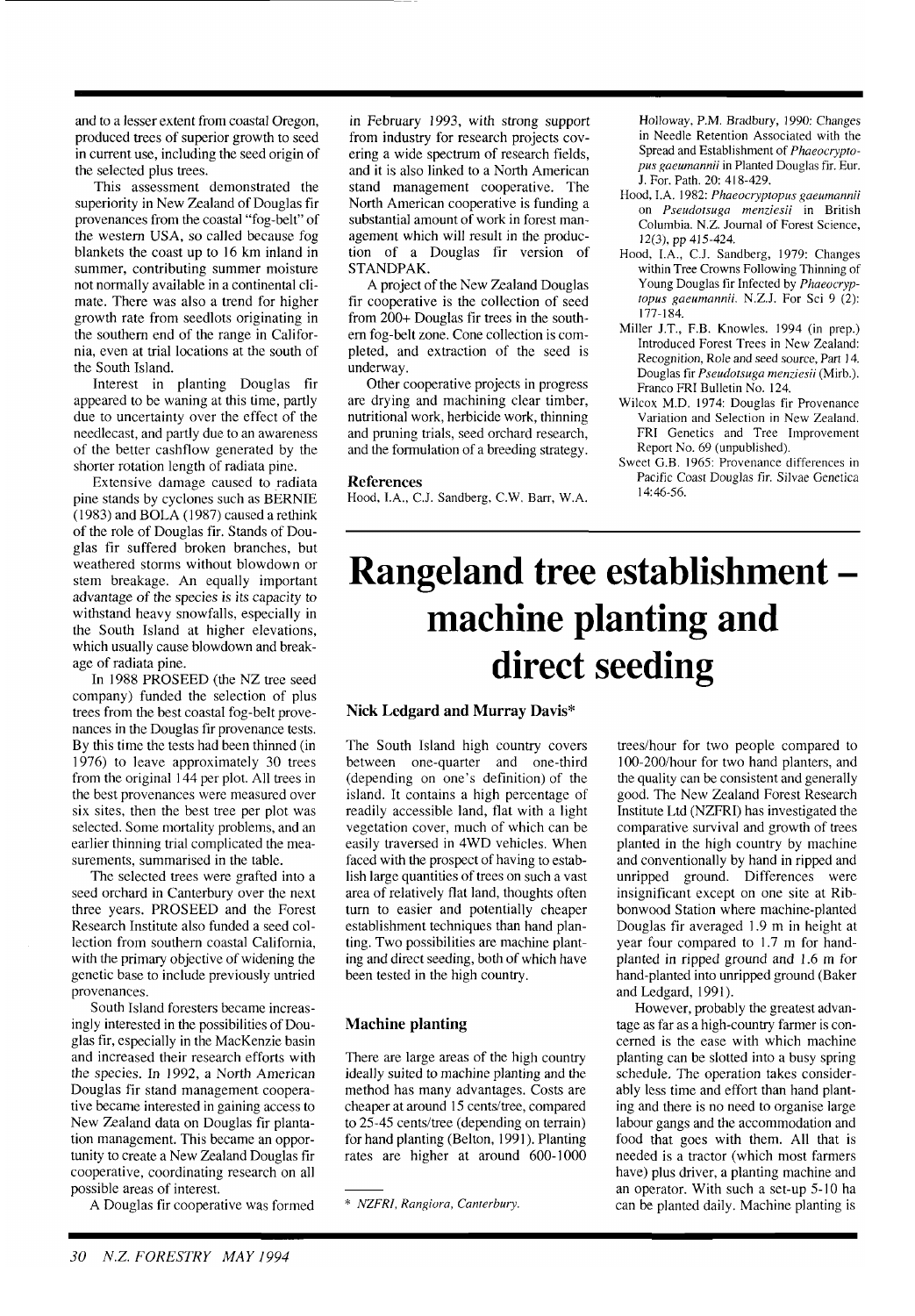not difficult but it does require some experience to be properly carried out. Machines are consistent in their planting quality but if the operators are inexperienced then the quality is likely to be consistently bad and poor tree survival and growth will result.

The best known machine in the high country was developed by John and Colin Mackay of Montana and Ribbonwood Stations respectively. This machine has operated in the upper Waitaki for the last 15 years and would have been responsible for planting well over one million trees. In 1993 NZFRI used the Mackay machine over four days to successfully plant over 40,000 trees in dryland trials on Balmoral Station near Lake Tekapo. The Waikato Catchment Commission operated another machine in the 1980s before selling it to a Marlborough buyer. A third machine, a modified Lotus tree planter belonging to the Selwyn Plantation Board, has been used very successfully in the upper Rakaia River.

#### **Direct seeding**

When there are large areas to plant with considerable costs involved, the option of bypassing the expensive seedling nursery stage and sowing the seed directly on the planting site is often considered. The main attraction is the reduction in establishment costs. These will depend to a large extent on the price of seed, but with high-country species, costs are typically between 20% and 50% of comparable planting costs (Belton, 1991).

Historically, those who have tried to establish plantation forests by seeding



**Machine planting Corsican pine with the Mackay tree planter in dryland MacKenzie Basin. Using a machine on such sites, three people can comfortably plant 8000 trees in one day.** 

techniques have not persisted for more than a few years. The main reason is wide variability in establishment success. Results have varied from very poor, with virtually no trees resulting, to so good that intensive thinning would be required to produce a commercial crop. Variability is mainly due to browsing by animals, birds and insects, lack of infecting mycorrhizal fungi, competition from other vegetation, drought and frost heave. It is precisely these factors that nurserymen strive to control within their nurseries in order to achieve consistent production of quality seedlings.



**Direct seeding could be the cheapest tree establishment technique in the high country, but has yet to achieve consistently good results. This experimental rig was used in the 1993 seeding trials on Balmoral Station in the MacKenzie basin.** 

-~

NZFRI has looked at seeding (Ledgard, 1978) and direct drilling (Davis 1989) of tree seed for a number of years. Davis had good success using a conventional agricultural triple disc direct drill to establish pine species in unimproved short tussock grassland, but in improved grassland, competition from the resident vegetation inhibited establishment unless a herbicide was applied. In later trials germination was again reasonable, but many seedlings never progressed beyond a small, yellow chlorotic stage and eventually died. This is thought to be because of lack of mycorrhizal infection. The earlier trials were probably more successful because they were adjacent to established trees from which accidental mycorrhizal infection would have occurred.

New drilling technology which is capable of cultivating the seeding spot, removing competitive vegetation and precisely placing seed and possibly fertilisers, could enhance the chances of better seed strike in the field. When this is combined with improved means of reducing losses to birds and insects and a better understanding of mycorrhizal inoculation, it should be possible to minimise the variability currently found in direct seeding operations. NZFRI has trials underway exploring these options.

#### **Conclusion**

Although small areas of the high country are suited to intensive management (e.g., irrigation), low population and large property size favour extensive rather than intensive land-use systems. Forestry lends itself to such a system, particularly if 'plant and leave' regimes are employed. Establishment could become the major